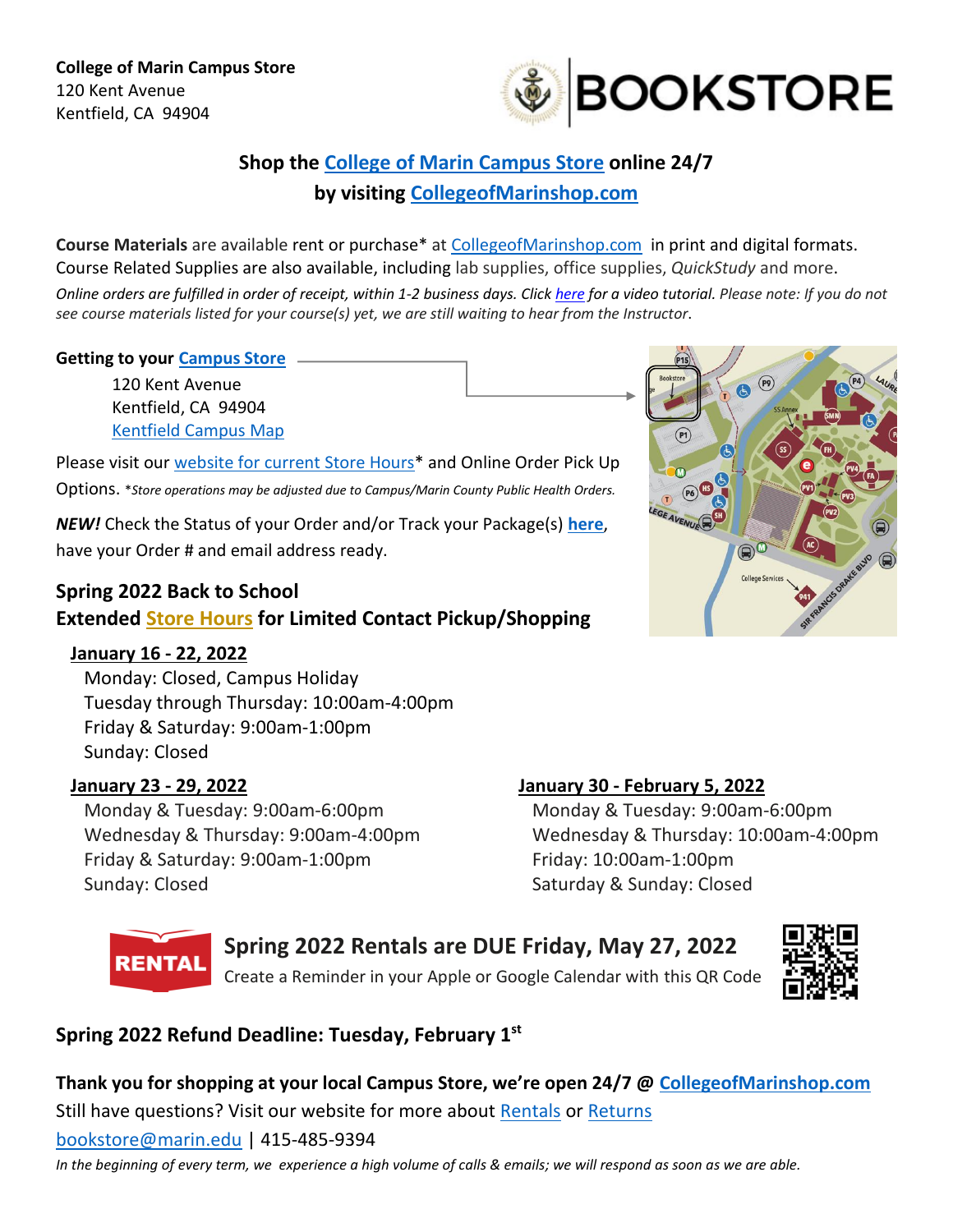### **Shopping your Campus Store online @ [CollegeofMarinshop.com](http://collegeofmarinshop.com/)**

- 1. Search for your Required and Recommended Course Materials and Supplies by course on our homepage or by clicking on **ED** Textbooks
- 2. Select the **Spring 2022** Term from the drop-down menu



- 3. Click **Find Courses** and select the following information from your Class Schedule
	- a. **Department**
	- b. **Course**
	- c. **Section**

1

| Shop by Course            |        |                |              |                  |  |
|---------------------------|--------|----------------|--------------|------------------|--|
| Department<br><b>ESLN</b> | ⊗<br>∸ | Course<br>010B | $\checkmark$ | Section<br>82752 |  |

4. Click on **Find Materials for your Course(s**), you will be directed to the Required and Recommended

Course Materials for your course(s). Be sure you enter YOUR course information from your Class Schedule or ESL Instructor. *An example for ESLN is shown to the right*.

- a. You will see all the purchase and/or rental options for your materials. Click the box next to the option you want [Buy or Rent, not all options are available for all title(s)].
- b. After you've selected Buy or Rent, click **Add Item(s) to Bag**



5. You will see the below message confirming your item(s) have been added to your bag.

| 1 Item has been added to your bag from your<br>course list |                                                                                                          |                       |  |  |  |  |  |  |
|------------------------------------------------------------|----------------------------------------------------------------------------------------------------------|-----------------------|--|--|--|--|--|--|
| <b>Ornatok</b>                                             | <b>Ventures Level 1 Value Pack</b><br>ESLN / 010B / 82752 Instructor Sara McKinnon<br>Selection: Buy New | \$40.75               |  |  |  |  |  |  |
|                                                            |                                                                                                          | Your Bag (1): \$40.75 |  |  |  |  |  |  |
|                                                            | <b>CONTINUE SHOPPING</b>                                                                                 | VIEW BAG & CHECKOUT → |  |  |  |  |  |  |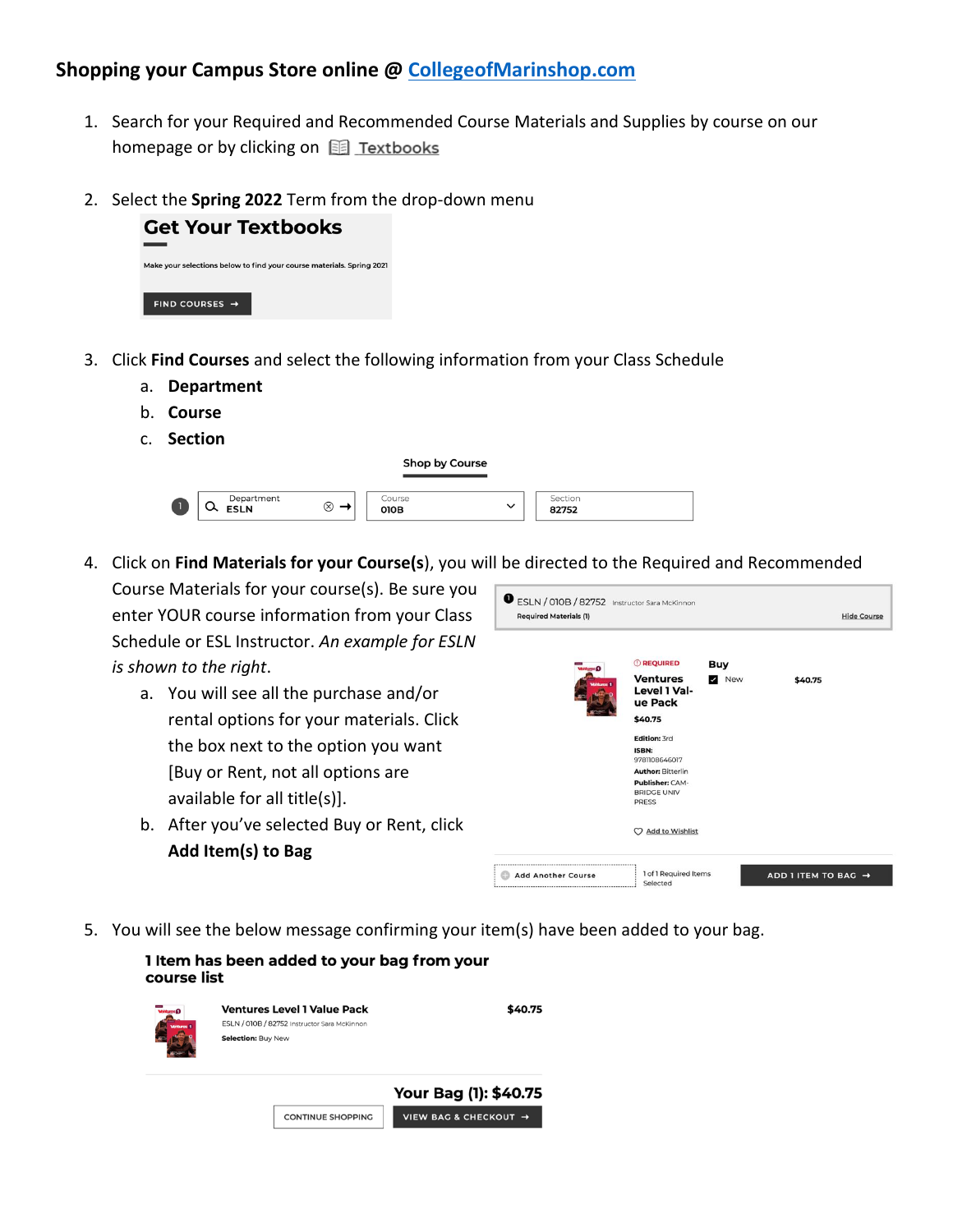6. You can continue to shop our online store for school supplies and more or **View Bag and Checkout**



- 7. **Sign In**, **Create your eFollett/Rental Account** using your Email Address, or **Continue as Guest**
	- a. Creating your account requires that you provide your First and Last Name, Email Address, Phone Number, and Create a Password
	- b. Continuing as a guest will still require that you provide your Email Address so that we can send your Order Confirmation, Status Updates and Ready for Pickup or Shipping Update(s).

| <b>Sign In optional</b>                                             |    | Continue As Guest                                                      |  |
|---------------------------------------------------------------------|----|------------------------------------------------------------------------|--|
| Sign into your account for faster checkout.                         |    | Enter your email address for the order.                                |  |
| <b>Email Required</b>                                               | or | Email Address                                                          |  |
| Email Address                                                       |    | By proceeding, I agree to Follett's Terms of Use and Privacy<br>Policy |  |
| Password                                                            |    | PROCEED TO DELIVERY METHOD $\rightarrow$                               |  |
| Forgot Password?                                                    |    | Already have an account?                                               |  |
| SIGN IN $\rightarrow$<br>Create Account<br><b>Continue As Guest</b> |    | Sign In                                                                |  |

- 8. Choose Delivery Method: **Curbside Pickup** (FREE) or **Ship to an Address** then click **Proceed to Payment Method**
	- a. Verify the Address information you've entered if you choose to have your order shipped.



#### **O** Delivery Method

| ◯ Curbside Pick Up (FREE)                       |  |  |  |  |  |  |
|-------------------------------------------------|--|--|--|--|--|--|
| Ship to an Address                              |  |  |  |  |  |  |
| First Name                                      |  |  |  |  |  |  |
| Last Name                                       |  |  |  |  |  |  |
| United States   Select Country/Territory/Region |  |  |  |  |  |  |
| Address                                         |  |  |  |  |  |  |
| Address 2 (Optional)                            |  |  |  |  |  |  |
| City                                            |  |  |  |  |  |  |
| Select State<br>Zip Code                        |  |  |  |  |  |  |
| <b>USE THIS ADDRESS</b>                         |  |  |  |  |  |  |